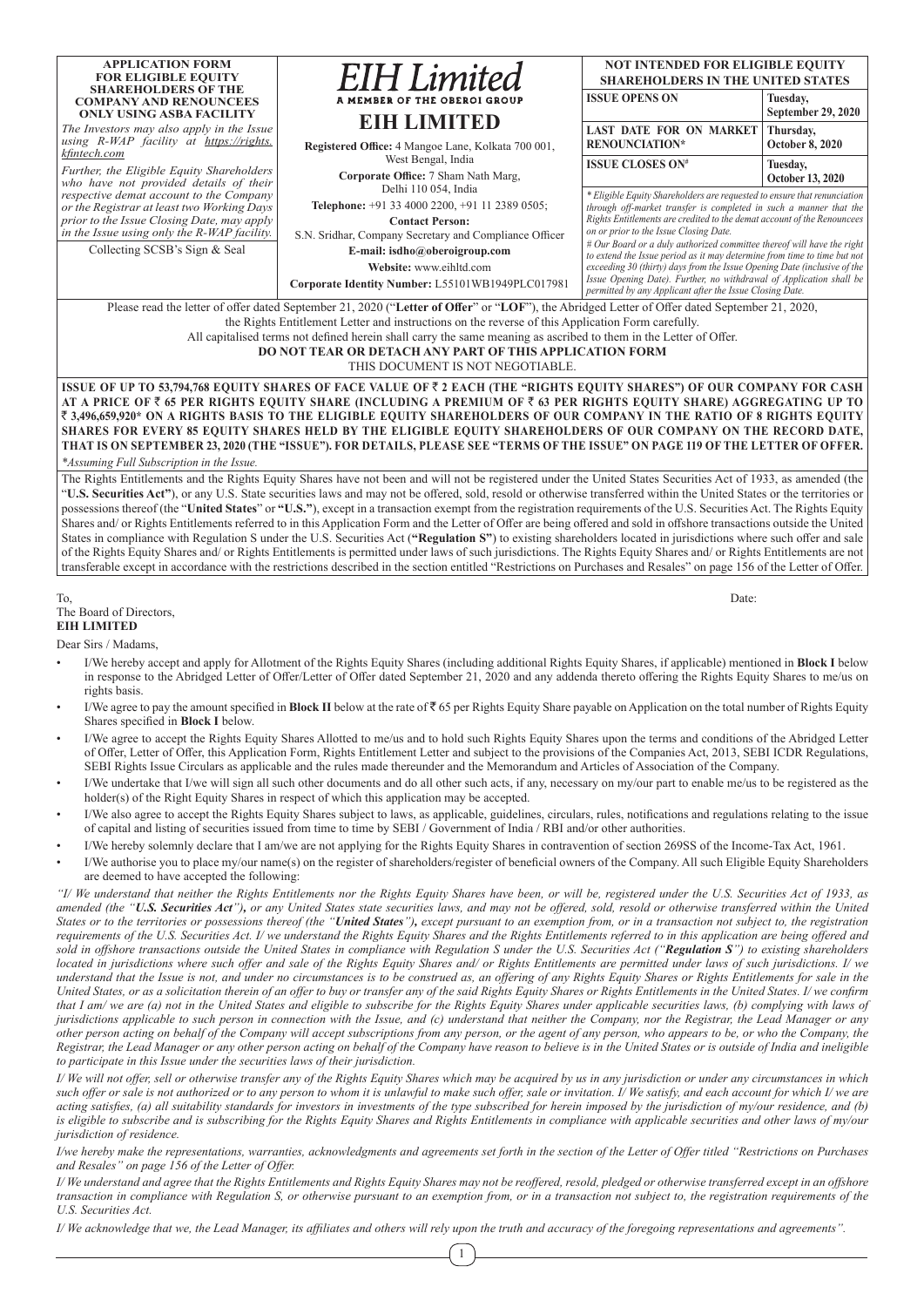# **1. NAME AND CONTACT DETAILS OF APPLICANT**

|            | NAME AND CONTACT DE FAILS OF AFFEICANT                                                                                                                                                                                                                                                                                                                                                                                                                                                                                                                                                                                                                                                                                                                        |                      |  |  |  |        |        |  |                 |                                                                                                       |  |                 |  |      |                               |  |             |  |
|------------|---------------------------------------------------------------------------------------------------------------------------------------------------------------------------------------------------------------------------------------------------------------------------------------------------------------------------------------------------------------------------------------------------------------------------------------------------------------------------------------------------------------------------------------------------------------------------------------------------------------------------------------------------------------------------------------------------------------------------------------------------------------|----------------------|--|--|--|--------|--------|--|-----------------|-------------------------------------------------------------------------------------------------------|--|-----------------|--|------|-------------------------------|--|-------------|--|
|            | <b>Name of Sole/First Applicant</b>                                                                                                                                                                                                                                                                                                                                                                                                                                                                                                                                                                                                                                                                                                                           |                      |  |  |  |        |        |  |                 |                                                                                                       |  |                 |  |      |                               |  |             |  |
|            | <b>Name of Second Applicant</b>                                                                                                                                                                                                                                                                                                                                                                                                                                                                                                                                                                                                                                                                                                                               |                      |  |  |  |        |        |  |                 |                                                                                                       |  |                 |  |      |                               |  |             |  |
|            | <b>Name of Third Applicant</b>                                                                                                                                                                                                                                                                                                                                                                                                                                                                                                                                                                                                                                                                                                                                |                      |  |  |  |        |        |  |                 |                                                                                                       |  |                 |  |      |                               |  |             |  |
|            | <b>Name of Fourth Applicant</b>                                                                                                                                                                                                                                                                                                                                                                                                                                                                                                                                                                                                                                                                                                                               |                      |  |  |  |        |        |  |                 |                                                                                                       |  |                 |  |      |                               |  |             |  |
|            | <b>Indian Address:</b>                                                                                                                                                                                                                                                                                                                                                                                                                                                                                                                                                                                                                                                                                                                                        |                      |  |  |  |        |        |  |                 |                                                                                                       |  |                 |  |      |                               |  |             |  |
|            |                                                                                                                                                                                                                                                                                                                                                                                                                                                                                                                                                                                                                                                                                                                                                               |                      |  |  |  |        |        |  |                 |                                                                                                       |  |                 |  |      |                               |  |             |  |
|            | Email:                                                                                                                                                                                                                                                                                                                                                                                                                                                                                                                                                                                                                                                                                                                                                        |                      |  |  |  |        |        |  |                 |                                                                                                       |  |                 |  |      |                               |  |             |  |
|            | Telephone/Mobile No.                                                                                                                                                                                                                                                                                                                                                                                                                                                                                                                                                                                                                                                                                                                                          |                      |  |  |  |        |        |  |                 |                                                                                                       |  |                 |  |      |                               |  |             |  |
| 2.         | PERMANENT ACCOUNT NUMBER (PAN)                                                                                                                                                                                                                                                                                                                                                                                                                                                                                                                                                                                                                                                                                                                                |                      |  |  |  |        |        |  |                 |                                                                                                       |  |                 |  |      |                               |  |             |  |
|            | <b>Sole/First Applicant</b>                                                                                                                                                                                                                                                                                                                                                                                                                                                                                                                                                                                                                                                                                                                                   |                      |  |  |  |        |        |  |                 |                                                                                                       |  |                 |  |      |                               |  |             |  |
|            | <b>Second Applicant</b>                                                                                                                                                                                                                                                                                                                                                                                                                                                                                                                                                                                                                                                                                                                                       |                      |  |  |  |        |        |  |                 |                                                                                                       |  |                 |  |      |                               |  |             |  |
|            | <b>Third Applicant</b>                                                                                                                                                                                                                                                                                                                                                                                                                                                                                                                                                                                                                                                                                                                                        |                      |  |  |  |        |        |  |                 |                                                                                                       |  |                 |  |      |                               |  |             |  |
|            | <b>Fourth Applicant</b>                                                                                                                                                                                                                                                                                                                                                                                                                                                                                                                                                                                                                                                                                                                                       |                      |  |  |  |        |        |  |                 |                                                                                                       |  |                 |  |      |                               |  |             |  |
|            | Note: Non-resident Applicants applying on non-repatriation basis should select "Resident".<br>DEPOSITORY ACCOUNT DETAILS : please provide your DP ID and Client ID (Please tick $\checkmark$ for NSDL or CDSL) : $\Box$ NSDL<br>For NSDL enter 8 digit DP ID followed by 8 digit Client ID / For CDSL enter 16 digit Client ID.<br>Note: Allotment of Equity Shares shall be made in dematerialized form only.<br><b>APPLICATION DETAILS</b><br>Equity Shares (Including additional Equity Shares) applied for [ I ]                                                                                                                                                                                                                                          |                      |  |  |  |        |        |  |                 |                                                                                                       |  |                 |  |      |                               |  | <b>CDSL</b> |  |
|            |                                                                                                                                                                                                                                                                                                                                                                                                                                                                                                                                                                                                                                                                                                                                                               |                      |  |  |  |        |        |  |                 |                                                                                                       |  |                 |  |      |                               |  |             |  |
|            |                                                                                                                                                                                                                                                                                                                                                                                                                                                                                                                                                                                                                                                                                                                                                               |                      |  |  |  |        |        |  |                 | Total amount payable on application at $\bar{\tau}$ 65 per Equity Share [II ] = [I] x $\bar{\tau}$ 65 |  |                 |  |      |                               |  |             |  |
|            |                                                                                                                                                                                                                                                                                                                                                                                                                                                                                                                                                                                                                                                                                                                                                               | $($ ₹ in Figures)    |  |  |  |        |        |  |                 |                                                                                                       |  | $($ ₹ in Words) |  |      |                               |  |             |  |
|            |                                                                                                                                                                                                                                                                                                                                                                                                                                                                                                                                                                                                                                                                                                                                                               |                      |  |  |  |        |        |  |                 |                                                                                                       |  |                 |  |      |                               |  |             |  |
|            | PAYMENT DETAILS JIN CAPITAL LETTERS]                                                                                                                                                                                                                                                                                                                                                                                                                                                                                                                                                                                                                                                                                                                          |                      |  |  |  |        |        |  |                 |                                                                                                       |  |                 |  |      |                               |  |             |  |
|            | Amount blocked (₹ in figures) :                                                                                                                                                                                                                                                                                                                                                                                                                                                                                                                                                                                                                                                                                                                               |                      |  |  |  |        |        |  | $($ ₹ in words) |                                                                                                       |  |                 |  |      |                               |  |             |  |
|            | ASBA BANK Account No.                                                                                                                                                                                                                                                                                                                                                                                                                                                                                                                                                                                                                                                                                                                                         |                      |  |  |  |        |        |  |                 |                                                                                                       |  |                 |  |      |                               |  |             |  |
|            |                                                                                                                                                                                                                                                                                                                                                                                                                                                                                                                                                                                                                                                                                                                                                               |                      |  |  |  |        |        |  |                 |                                                                                                       |  |                 |  |      |                               |  |             |  |
|            |                                                                                                                                                                                                                                                                                                                                                                                                                                                                                                                                                                                                                                                                                                                                                               |                      |  |  |  |        |        |  |                 |                                                                                                       |  |                 |  |      |                               |  |             |  |
|            | I/We authorise the SCSB to block the amount specified above as part of the ASBA process. I/We confirm that I/we are making the payment towards my/our<br>Application through my/ our bank account only and not using any third party bank account for making such payment. Further, I/we confirm that the ASBA<br>Account is held in my/our own name.<br>SIGNATURE OF ASBA BANK ACCOUNT HOLDER                                                                                                                                                                                                                                                                                                                                                                |                      |  |  |  |        |        |  |                 |                                                                                                       |  |                 |  |      |                               |  |             |  |
|            | Sole/First Account Holder                                                                                                                                                                                                                                                                                                                                                                                                                                                                                                                                                                                                                                                                                                                                     |                      |  |  |  |        |        |  |                 | Second Joint Account Holder                                                                           |  |                 |  |      | Third Joint Account Holder    |  |             |  |
|            | Note: Signature(s) as per the specimen recorded with the SCSB. In case of joint shareholders, all the joint shareholders must sign in the same sequence as per<br>specimen recorded with the SCSB.<br><b>SIGNATURE OF APPLICANT(S)</b><br>I/We hereby confirm that I/we have read, understood and accept the terms and conditions of this Application Form, Rights Entitlement Letter, Abridged Letter<br>of Offer and Letter of Offer. I/we hereby confirm that I/we have read the Instructions for filling up this Application Form given overleaf. I/We understand that<br>in case of Allotment of Equity Shares to me/us, my/our beneficiary account as mentioned in this Application Form would get credited to the extent of allotted<br>Equity Shares. |                      |  |  |  |        |        |  |                 |                                                                                                       |  |                 |  |      |                               |  |             |  |
|            |                                                                                                                                                                                                                                                                                                                                                                                                                                                                                                                                                                                                                                                                                                                                                               |                      |  |  |  |        |        |  |                 | Second Joint Applicant                                                                                |  |                 |  |      | Third Joint Applicant         |  |             |  |
|            |                                                                                                                                                                                                                                                                                                                                                                                                                                                                                                                                                                                                                                                                                                                                                               |                      |  |  |  |        |        |  |                 |                                                                                                       |  |                 |  |      |                               |  |             |  |
|            | Note: Signature(s) as per the specimen recorded with the Depository. In case of joint shareholders, all the joint shareholders must sign in the same sequence as                                                                                                                                                                                                                                                                                                                                                                                                                                                                                                                                                                                              | Sole/First Applicant |  |  |  |        |        |  |                 |                                                                                                       |  |                 |  |      |                               |  |             |  |
|            | per specimen recorded with the Depository.                                                                                                                                                                                                                                                                                                                                                                                                                                                                                                                                                                                                                                                                                                                    |                      |  |  |  |        |        |  |                 |                                                                                                       |  |                 |  |      |                               |  |             |  |
|            |                                                                                                                                                                                                                                                                                                                                                                                                                                                                                                                                                                                                                                                                                                                                                               |                      |  |  |  |        |        |  |                 | <b>EIH LIMITED - RIGHTS ISSUE</b><br><b>ACKNOWLEDGEMENT SLIP FOR APPLICANT</b>                        |  |                 |  |      |                               |  |             |  |
|            | <b>Received from</b>                                                                                                                                                                                                                                                                                                                                                                                                                                                                                                                                                                                                                                                                                                                                          |                      |  |  |  |        |        |  |                 |                                                                                                       |  |                 |  |      | APPLICATION FORM NO.          |  |             |  |
|            |                                                                                                                                                                                                                                                                                                                                                                                                                                                                                                                                                                                                                                                                                                                                                               |                      |  |  |  |        |        |  |                 |                                                                                                       |  |                 |  |      |                               |  |             |  |
|            | <b>DP ID and Client ID</b>                                                                                                                                                                                                                                                                                                                                                                                                                                                                                                                                                                                                                                                                                                                                    |                      |  |  |  |        |        |  |                 |                                                                                                       |  |                 |  |      | Collecting SCSB's Sign & Seal |  |             |  |
|            | Amount blocked(₹ in figures)                                                                                                                                                                                                                                                                                                                                                                                                                                                                                                                                                                                                                                                                                                                                  |                      |  |  |  | Branch | Bank & |  |                 |                                                                                                       |  |                 |  |      |                               |  |             |  |
| <b>PAN</b> | ASBA Account No.                                                                                                                                                                                                                                                                                                                                                                                                                                                                                                                                                                                                                                                                                                                                              |                      |  |  |  |        |        |  |                 |                                                                                                       |  |                 |  | Date |                               |  |             |  |

| v | × |
|---|---|
|   |   |
|   |   |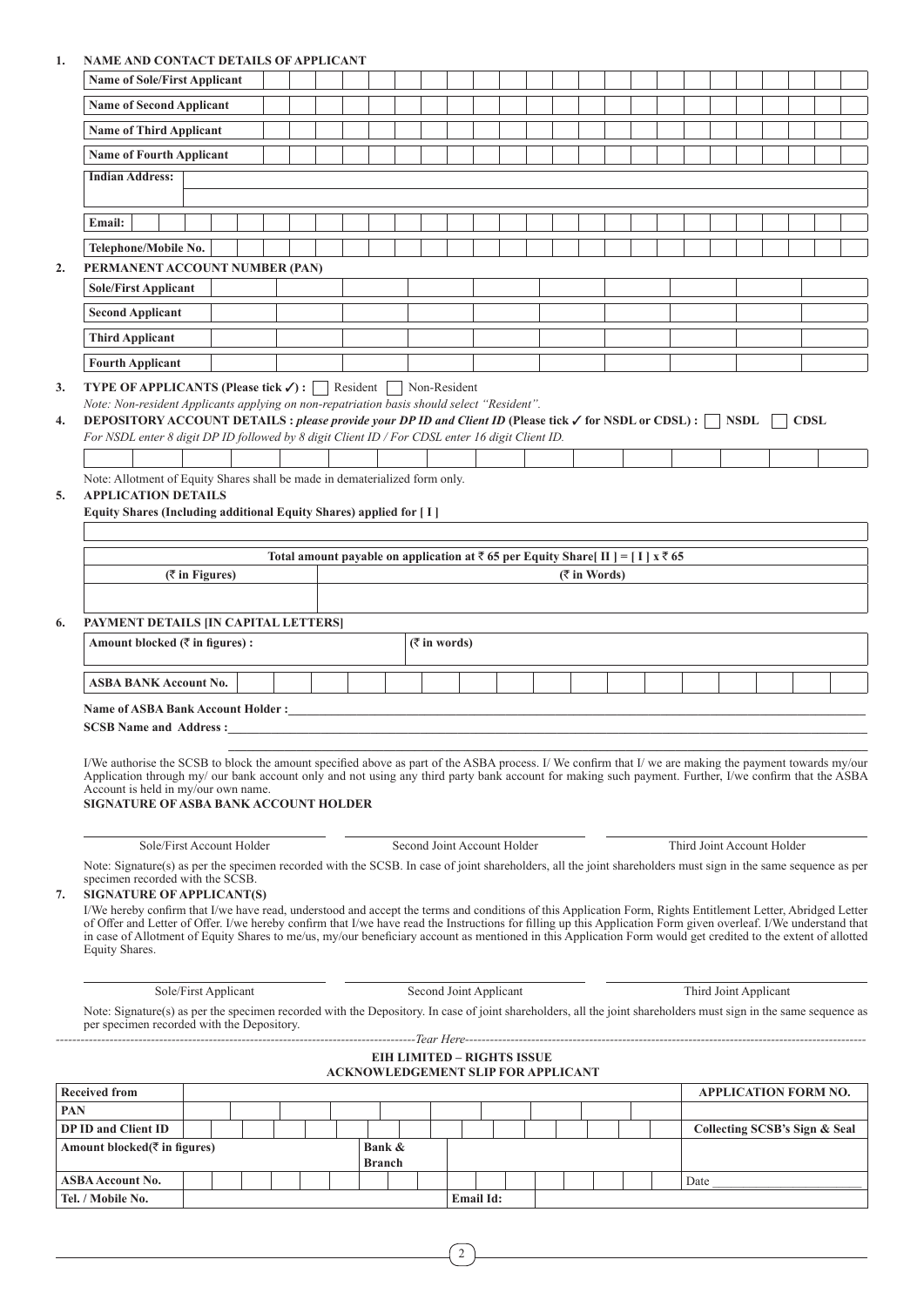## **GENERAL INSTRUCTIONS**

- a) Please read the instructions carefully before filling this Application Form.
- b) Please read the Letter of Offer and any addenda thereto carefully to understand the Application process and applicable settlement process. All references in this Application Form to the "Abridged Letter of Offer" are to the Abridged Letter of Offer read together with the Letter of Offer and any addenda thereto. For accessing the Letter of Offer, the Abridged Letter of Offer and the Application Form, please refer below links provided on page 4 of this Application Form.
- c) The Application Form can be used by both the Eligible Equity Shareholders and the Renouncees.
- d) **In accordance with Regulation 76 of the SEBI ICDR Regulations, SEBI Rights Issue Circulars and ASBA Circulars, all Investors desiring to make an Application in this Issue are mandatorily required to use either the ASBA process or the optional mechanism instituted only for resident Investors in this Issue, i.e., R-WAP. Investors should carefully read the provisions applicable to such Applications before making their Application through ASBA or using the R-WAP. For details, see "***- Procedure for Application through the ASBA Process***" and "***- Procedure for Application through the R-WAP***" on pages 131 and 132 of the Letter of Offer, respectively.**
- e) Applications should be (i) submitted to the Designated Branch of the SCSB or made online/electronic through the website of the SCSBs (if made available by such SCSB) for authorising such SCSB to block Application Money payable on the Application in their respective ASBA Accounts, or (ii) filled on the R-WAP. Please note that on the Issue Closing Date, (i) Applications through ASBA process will be uploaded until 5.00 p.m. (Indian Standard Time) or such extended time as permitted by the Stock Exchanges, and (ii) the R-WAP facility will be available until 5.00 p.m. (Indian Standard Time) or such extended time as permitted by the Stock Exchanges.
- f) Eligible Equity Shareholders holding Equity Shares in physical form as on Record Date, are requested to provide relevant details (such as copies of self-attested PAN and client master sheet of demat account etc., details/ records confirming the legal and beneficial ownership of their respective Equity Shares) to the Company or the Registrar not later than two Working Days prior to the Issue Closing Date, i.e., by October 08, 2020 to enable the credit of their Rights Entitlements by way of transfer from the demat suspense escrow account to their demat account at least one day before the Issue Closing Date, to enable such Eligible Equity Shareholders to make an Application in this Issue, and this communication shall serve as an intimation to such Eligible Equity Shareholders in this regard. Such Eligible Equity Shareholders are also requested to ensure that their demat account, details of which have been provided to the Company or the Registrar account is active to facilitate the aforementioned transfer.

In accordance with Relaxations for Rights Issue Circulars, the Eligible Equity Shareholders, who hold Equity Shares in physical form as on Record Date and who have not furnished the details of their demat account to the Registrar or our Company at least two Working Days prior to the Issue Closing Date, will not be able to renounce their Rights Entitlements. Equity Shareholders holding shares in physical form can update the details of their respective demat accounts on the website of the Registrar (i.e., https://rights.kfintech.com). In accordance with the Streamlining of Rights Issue Circular, the Eligible Equity Shareholders, who hold Equity Shares in physical form as on Record Date and who have furnished the details of their demat accounts to the Registrar or our Company within such time prior to the Issue Closing Date so that their Rights Entitlements are credited to their respective demat accounts by the Registrar, may apply in the Issue either through the ASBA process or the R-WAP facility. Further, in accordance with the Relaxations for Rights Issue Circulars, the Eligible Equity Shareholders, who hold Equity Shares in physical form as on Record Date and who have not furnished the details of their demat account to the Registrar or our Company at least two Working Days prior to the Issue Closing Date, desirous of subscribing to Rights Equity Shares may also apply in this Issue during the Issue subject to certain conditions. Such resident Eligible Equity Shareholders must check the procedure for Application by and credit of Rights Equity Shares in *"Procedure for Application by Eligible Equity Shareholders holding Equity Shares in physical form*" and *"- Credit and Transfer of Rights Equity Shares in case of Shareholders holding Equity Shares in Physical Form and disposal of Rights Equity Shares for non-receipt of demat account details in a timely manner*" on pages 137 and 147, respectively of the Letter of Offer.

- g) An Investor wishing to participate in this Issue through the ASBA facility, is required to have an ASBA enabled bank account with an SCSB, prior to making the Application and required to provide necessary details, including details of the ASBA Account, authorizing the SCSB to block an amount equal to the Application Money in the ASBA Account mentioned in the Application Form. In case of Application through R-WAP, the Investors should enable the internet banking or UPI facility of their respective bank accounts. Please note that only those Investors who have a demat account can apply through ASBA facility.
- h) The Application should be complete in all respects. The Application Form found incomplete with regard to any of the particulars required to be given therein, and/or which are not completed in conformity with the terms of the Letter of Offer, Abridged Letter of Offer, the Rights Entitlement Letter and this Application Form are liable to be rejected. **This Application Form must be filled in English only.**
- i) In case of non-receipt of Application Form, Application can be made on plain paper mentioning all necessary details as mentioned under the section "*Terms of the Issue Application on plain paper under ASBA process*" on page 134 of the Letter of Offer. An Eligible Equity Shareholder shall submit the plain paper Application to the Designated Branch of the SCSB for authorising such SCSB to block Application Money in the said bank account maintained with the same SCSB. Applications on plain paper will not be accepted from any address outside India.
- j) Applications should not to be submitted to the Banker to the Issue or Escrow Collection Bank (assuming that such Escrow Collection Bank is not an SCSB), our Company or the Registrar or the Lead Manager.
- k) **All Applicants, and in the case of Application in joint names, each of the joint Applicants, should mention their PAN allotted under the Income Tax Act, 1961 irrespective of the amount of the Application. Except for Applications on behalf of the Central or the State Government, the residents of Sikkim and the officials appointed by the courts, Applications without PAN will be considered incomplete and are liable to be rejected. No Allotment and credit of Rights Equity Shares pursuant to this Issue shall be made into the accounts of such Investors.**
- l) In case of Application through ASBA facility, all payments will be made only by blocking the amount in the ASBA Account. Furthermore, in case of Applications submitted using the R-WAP facility, payments shall be made using internet banking facility or UPI facility. **Cash payment or payment by cheque or demand draft or pay order or NEFT or RTGS or through any other mode is not acceptable for application.** In case payment is made in contravention of this, the Application will be deemed invalid and the Application Money will be refunded and no interest will be paid thereon.
- m) For physical Applications through ASBA at Designated Branches of SCSB, signatures should be either in English or Hindi or in any other language specified in the Eighth Schedule to the Constitution of India. Signatures other than in any such language or thumb impression must be attested by a Notary Public or a Special Executive Magistrate under his/her official seal. The Investors must sign the Application as per the specimen signature recorded with the SCSB.
- n) In case of joint holders and physical Applications through ASBA process, all joint holders must sign the relevant part of this Application Form in the same order and as per the specimen signature(s) recorded with the SCSB. In case of joint Applicants, reference, if any, will be made in the first Applicant's name and all communication will be addressed to the first Applicant.
- o) All communication in connection with Applications for the Rights Equity Shares, including any change in address of the Investors should be addressed to the Registrar prior to the date of Allotment in the Issue quoting the name of the first/sole Applicant and folio numbers/ DP ID and Client ID. In case of any change in address of the Eligible Equity Shareholders, the Eligible Equity Shareholders should also send the intimation for such change to the respective depository participant or to our Company or the Registrar in case of Eligible Equity Shareholders holding Equity Shares in physical form.
- p) Only the Investors holding Equity Shares in demat form or the Physical Shareholders who furnish the details of their demat accounts to the Registrar not later than two working day prior to the Issue Closing Date, are eligible to participate through the ASBA process
- q) Please note that Applications through ASBA may be submitted at all designated branches of the SCSBs available on the SEBI website at https://www.sebi.gov. in/sebiweb/ other/ OtherAction.do?doRecognisedFpi=yes&intmId=34, updated from time to time, or at such other website as may be prescribed by SEBI from time to time.
- r) Applicants are required to ensure that the number of Rights Equity Shares applied for by them do not exceed the prescribed limits under the applicable law.
- s) The Applicants shall submit only one Application Form in respect of the same Rights Entitlements available in a particular demat account. In case of Investors who have provided details of demat account in accordance with the SEBI ICDR Regulations, such Investors will have to apply for the Rights Equity Shares from the same demat account in which they are holding the Rights Entitlements and in case of multiple demat accounts, the Investors are required to submit a separate Application Form for each demat account.
- t) **Please note that Applications without depository account details shall be treated as incomplete and shall be rejected, except in case of Eligible Equity Shareholders who hold Equity Shares in physical form and are applying in this Issue in accordance with the SEBI Rights Issue Circulars through R-WAP.**
- u) Any Investor being an OCB is required not to be under the adverse notice of the RBI and to obtain prior approval from RBI for applying in this Issue and such approval should be submitted to Registrar to the Issue so that the same is received on or prior to the Issue Closing Date.
- v) Only Eligible Equity Shareholders who are eligible to subscribe for Rights Entitlement and Rights Equity Shares in their respective jurisdictions under applicable securities laws are eligible to participate.
- Our Company, reserves the right to treat as invalid any Application Form which: (i) appears to our Company or its agents to have been executed in, electronically transmitted from or dispatched from the United States or other jurisdictions where the offer and sale of the Rights Equity Shares and/or the Rights Entitlements is not permitted under laws of such jurisdictions; (ii) does not include the relevant certifications set out in the Application Form, including to the effect that the person submitting and/or renouncing the Application Form is not in the United States and eligible to subscribe for the Rights Equity Shares and/or the Rights Entitlements under applicable securities laws, and such person is complying with laws of jurisdictions applicable to such person in connection with this Issue and have obtained requisite approvals before applying in this Issue; or (iii) where either a registered Indian address is not provided or our Company believes acceptance of such Application Form may infringe applicable legal or regulatory requirements; and our Company shall not be bound to issue or allot any Rights Equity Shares and/or the Rights Entitlements in respect of any such Application Form.